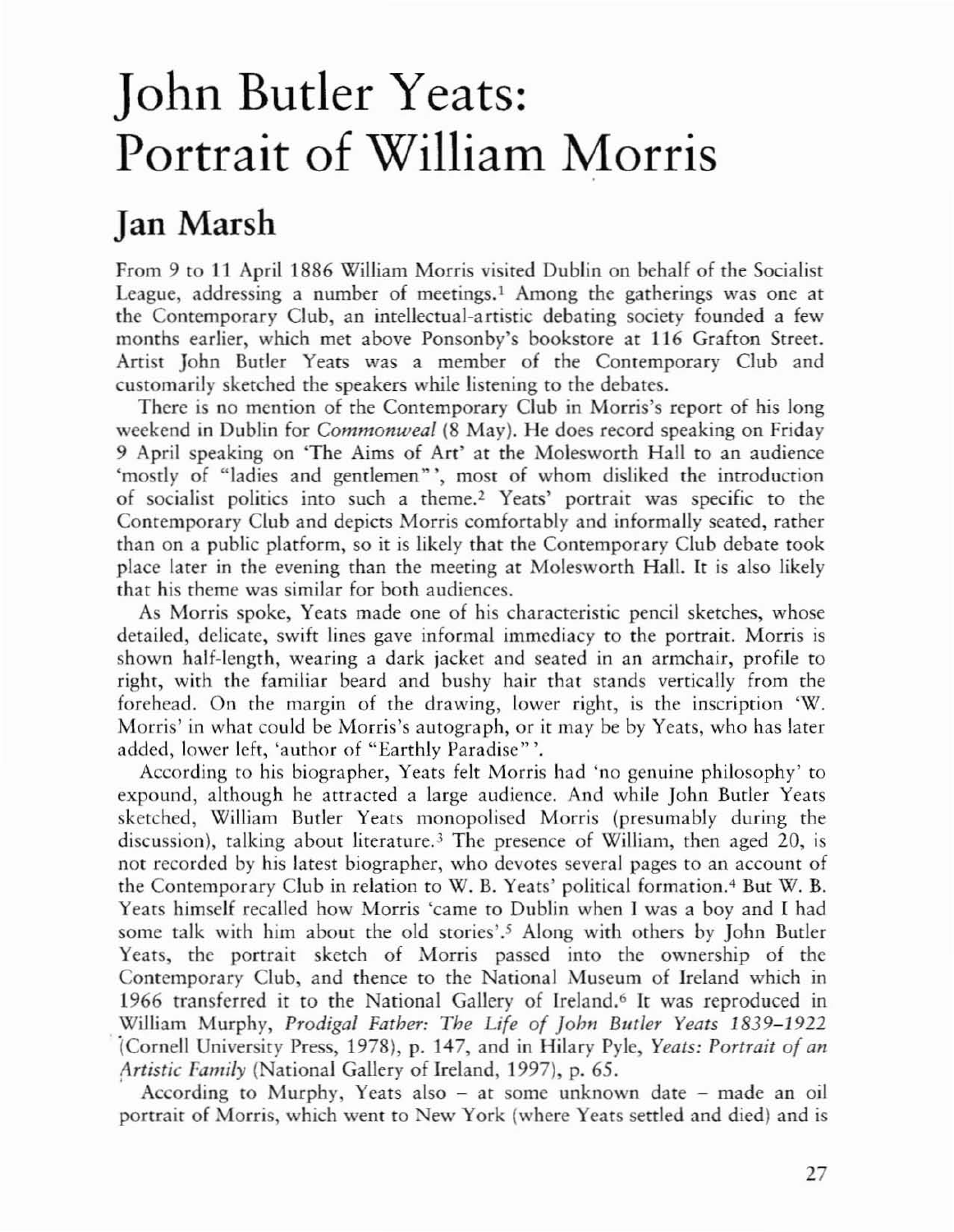

John Butler Yeats, *sketch of William Morris.* © National Gallery of lreland, Dublin.

currendy unlocated, The source for this information is Yeats' letter to his daughter Lily dated lJ May 1916-'

Two other portrait drawings by Yeats which claim to depict Morris also exist. One is another Contemporary Club sketch now in rhe Narional Gallery of Ireland (NGI 6079) which Hilary Pyle identifies as Morris, alrhough he manifestly is not rhe sitter, resembling Morris only in possession of a full beard - as worn by many men at the time. The second is a sketch showing three elderly men that remains with the Yeats family, and which was included in a 1987 exhibition on John ButlerYeats in New York and illustrated in the accompanying caralogue by Finran Cullen, *Drawings of John Butler Yeats 1839-1922* (Albany Institute of Art History, New York, 1987), pp. 54-55. The right-hand figure has a dark jacket and bushy beard, and is identified by a later inscription added by Lily Yeats giving William Morris's name. Cullen suggests that this sketch was also done at the Contemporary Club; if so, the artist moved his seat, for this shows the sitter in half profile to left.